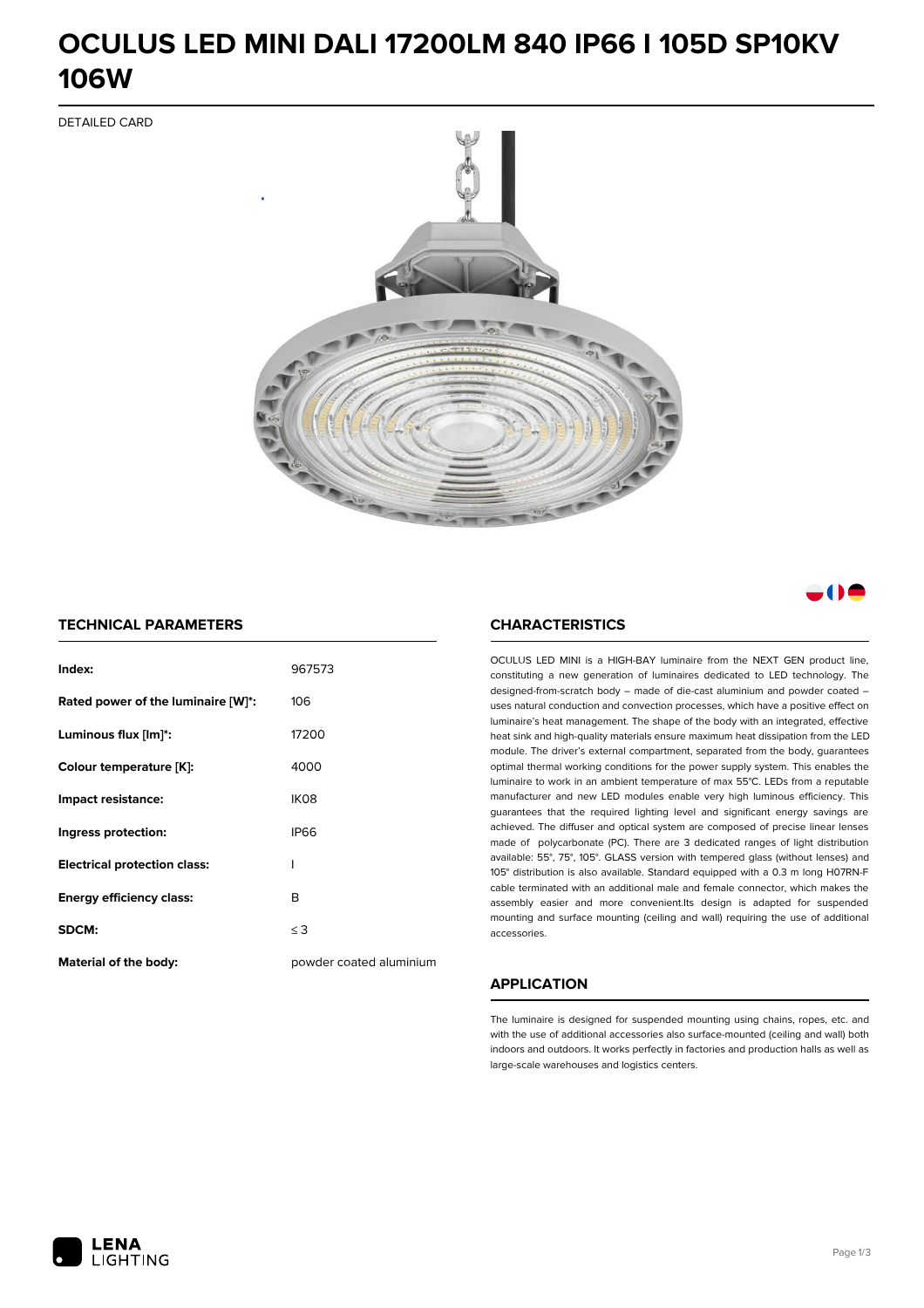# **OCULUS LED MINI DALI 17200LM 840 IP66 I 105D SP10KV 106W**

DETAILED CARD

#### **TECHNICAL PARAMETERS TABLE**

| Index:                              | 967573                  | Impact resistance:                | IK08                                                               |
|-------------------------------------|-------------------------|-----------------------------------|--------------------------------------------------------------------|
| Light source:                       | LED                     | Ingress protection:               | <b>IP66</b>                                                        |
| Nominal power [W]:                  | 104                     | <b>Mounting version:</b>          | surface, suspended                                                 |
| Rated power of the luminaire [W]:   | 106                     | Cable length [m]:                 | 0.30                                                               |
| Supply voltage [V]:                 | $220 - 240$             | Dimensions of single box [mm]:    | 140/350/350                                                        |
| Frequency [Hz]:                     | $50 - 60$               | Net weight of the luminaire [kg]: | 2.330                                                              |
| Luminous flux [lm]:                 | 17200                   | <b>Warranty [years]:</b>          | 5                                                                  |
| Luminous efficacy [lm/W]:           | 162                     | AC voltage range [V]:             | $198 - 264$                                                        |
| <b>Energy efficiency class:</b>     | B                       | DC voltage range [V]:             | $190 - 280$                                                        |
| <b>Electrical protection class:</b> |                         | <b>DIMM DALI:</b>                 | yes                                                                |
| Colour temperature [K]:             | 4000                    | LED lifespan L70B50 [h]:          | 107000                                                             |
| Colour rendering index:             | >80                     | LED lifespan L80B20 [h]:          | 65000                                                              |
| SDCM:                               | $\leq$ 3                | LED lifespan L90B10 [h]:          | 32000                                                              |
| Power factor:                       | 0.95                    | Working temperature [°C]:         | from $-30$ to $+35$                                                |
| Beam angle [°]:                     | 105                     | Category type:                    | high-bay and low-bay                                               |
| Surge protection [kV]:              | 10                      | Photobiological safety:           | Risk Group 1 (no photobiological<br>hazard under normal behavioral |
| <b>Diffuser material:</b>           | PC.                     |                                   | limitation)                                                        |
| Diffuser type:                      | transparent             | <b>ETIM class:</b>                | EC001716                                                           |
| Diffuser colour:                    | transparent             | The number of implement units:    | 1                                                                  |
| Material of the body:               | powder coated aluminium | <b>Warranty [years]:</b>          | 5                                                                  |
| Colour of the body:                 | grey                    | <b>CE</b> certificate:            | 01/2021                                                            |
| Dimensions (H/W/T/S) [mm]:          | 107/320                 | <b>PZH</b> certificate:           | B-BK-60212-0481/21                                                 |
|                                     |                         | Manual:                           | <b>Download PDF</b>                                                |

# **LIGHT CURVES**